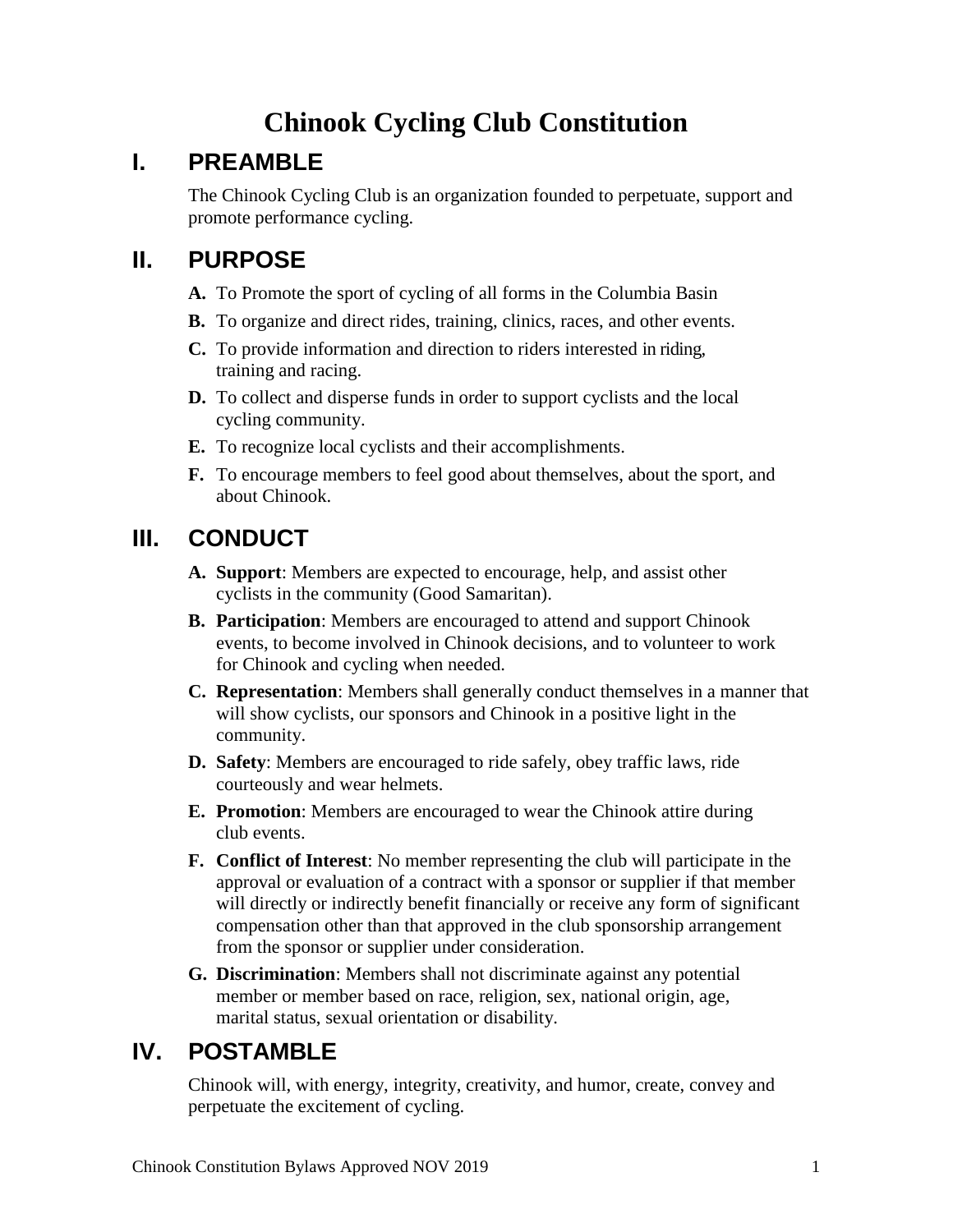# **Chinook Cycling Club By-Laws**

#### **I. BOARD ROLES**

The club shall be administered by a board of eight Chinook club members elected by the general membership, including a President, Vice President, Secretary, Treasurer, and four "at-large" members

- **A.** The **President** shall preside over board and club meetings. The President shall call the meetings and approve the agendas. The President may elect to delegate some tasks.
- **B.** The **Vice President** will assist the president and preside in his/her absence.
- **C.** The **Secretary** will keep minutes of meetings, compile meeting agendas, distribute meeting minutes to board members, and maintain records of board policies.
- **D.** The **Treasurer** will account for and disperse Chinook funds as determined by the board. He or she shall act as the registered agent and maintain adequate and correct accounts, books and records of business and properties including required governmental reporting.
- **E.** The **Board** will determine and administer policy, fund and sanction events, solicit sponsorship, take disciplinary action, and perform duties implied and delineated by the constitution.
- **F.** The **Board** may appoint and remove directors of rides, races, teams, clinics, etc., and authorize those directors to spend allotted funds at the directors' discretion, subject to a complete accounting of expenditures.

# **II. BOARD QUALIFICATIONS AND EXPECTATIONS**

#### **Qualifications of board members:**

- **A.** Must be a member in good standing.
- **B.** Has been a Chinook member for a minimum of 12 months.
- **C.** Regularly attends club events.

#### **Expectations of board members:**

- **A.** Work to build and strengthen the club. E.g. organize activities, community liaison, implement ideas, clear trails.
- **B.** Engage in Board activities e.g. meetings, email communications, board events
- **C.** Engage in club events
- **D.** Be open, honest, respectful and civil.
- **E.** Act in a professional manner.
- **F.** Provide 5 days advance notice when unable to attend a scheduled board meeting.